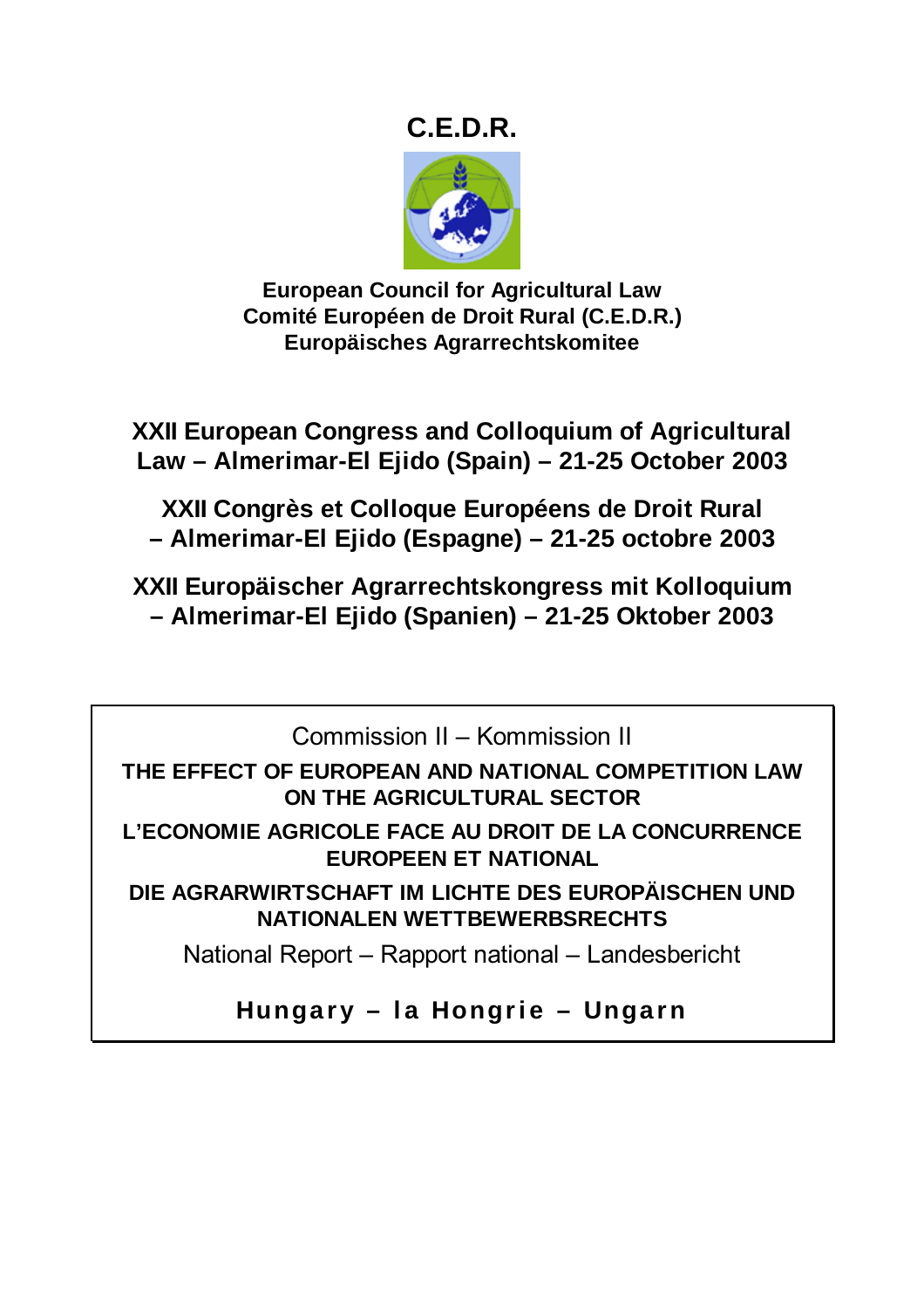# **Hungarian report – Rapport hongrois – Ungarischer Bericht**

# **Regular Report on the Competition Law of Hungary**

# **Istvan OLAJOS, LLM professor assistant,**

# **Ede Janos SZILAGYI, LLM PhD. Student, University of Miskolc**

# **1. National Competition Law**

 $\overline{a}$ 

.

# **1.1) Legal foundation of national Competition Law<sup>1</sup>**

# *1.1.1) Which legal basis has your legislation for Competition Law?*

– In respect to practices concerning the **trade between the European Communities and Hungary** the governing law is basically the competition law of the Communities on the basis of the European Agreement promulgated by the Act I of 1994.

– **In other cases** the Hungarian domestic regulation is principally governing. The Act LVII of 1996 on the Prohibition of Unfair and Restrictive Market Practices (hereinafter **Tptv**.) serves as a basis for the natural competition law and every single additional government decree of block exemption and certain parts of the Act LVIII of 1997 on Business Advertising Activity are linked with it.

We have to point out that our domestic regulation is about to entirely comply with the EU requirements. During its preparation certain considerations of the EU drawn up by the Treaty of Rome (See Articles 81 and 82), by the EC regulations on block exemption from the vertical cartel and by EC directive on the misleading advertising activity have been taken into account, as well as viewpoints formulated by the case-law of the European Comission and the European Court of Justice (e.g.: Woodpulp, Dyestuffs, ICI, United Brands, Hoffmann-La Roche, Sea Containers, Continental Can, Nestle/Perrier cases).

– Comparing our regulation with the EU competition law the main difference (i.e. a difference which is still not contrary to the EU law ) lies in the material scope. That is to say the Hungarian Act of Competition is essentially **sector neutral**. While in the competition law of the EU special rules apply to the coal-and steel products, the agriculture and the transport, in the Hungarian Competition Act do not exist such sectorial distinction. The other field of differences resulting from the material scope is of the **practices regulated** therein. Namely besides the anti-trust law, the prohibition of the abuse of a dominant position and the control of mergers the scope of the Hungarian Competition law applies also to rules prohibiting the unfair competition and protecting the consumers' interest. At the same time the Hungarian regulation (opposite to the Union norms) does not contain any rules either concerning the role of the state in the competition law or about the position of public undertakings (i.e.: undertakings which perform public duties).

<sup>&</sup>lt;sup>1</sup> This part of the report based on: Péter Miskolci-Bodnár: *Versenyjog*,( Competition Law) Novotni Kiadó, Miskolc, (2003.)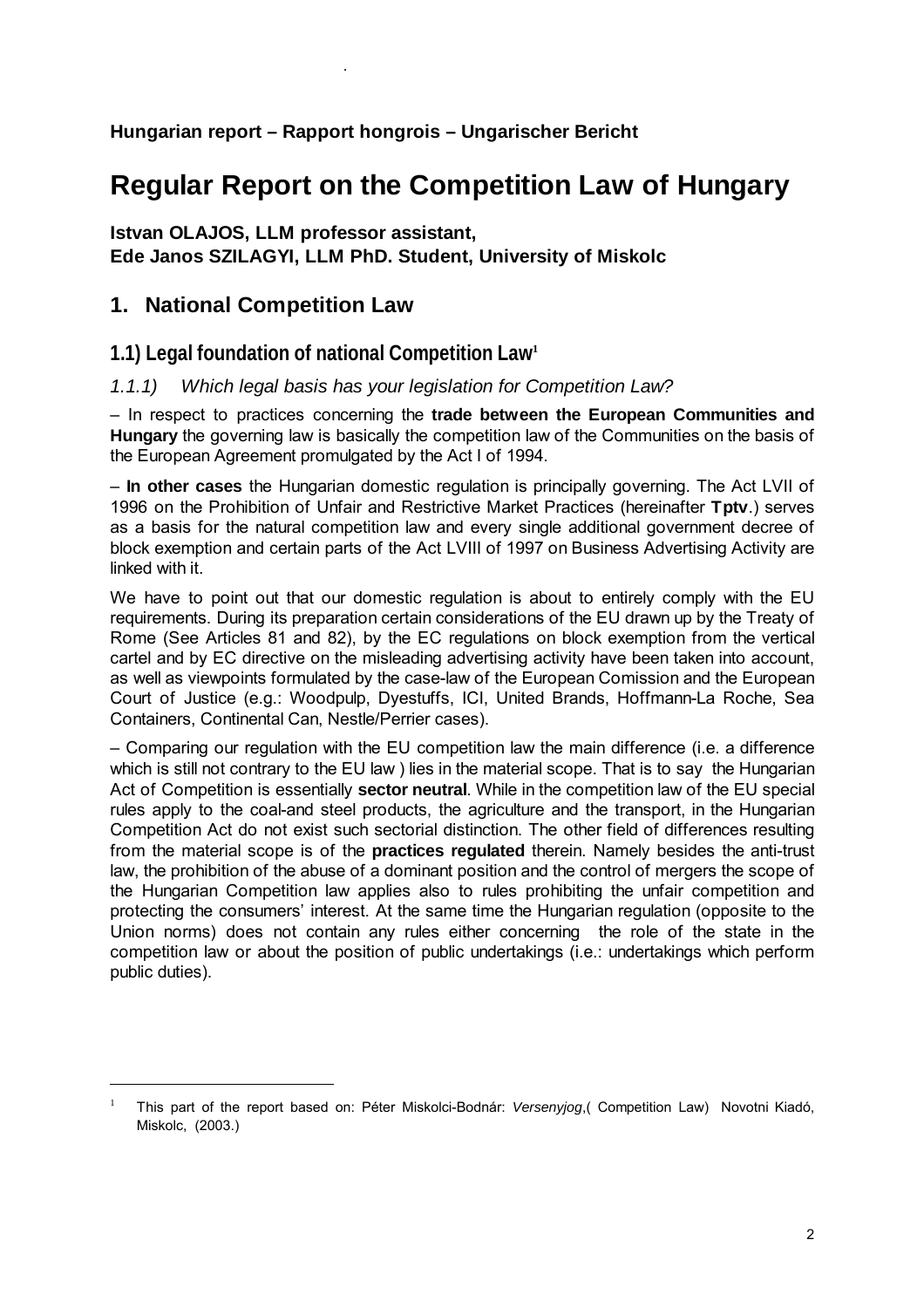# *1.1.2 Which instruments exist in your legislation for the control of restrictions on competition: Principle of prohibition and / or principle of malpractice (state controlled intervention againist improper restraint of competition?<sup>2</sup>*

What does the principle of prohibition and/or malpractice mean in terms of the Hungarian Competition Law, more explicitly in relation to the cartel rules?

*Principle of prohibition* : upon this principle – after having established the natural exceptions – cartel qualifies as prohibited automatically. In the Member States of the Union that principle is mainly enforced at the moment.

*Principle of malpractice* : this principle does not prohibit the cartel itself, but the abusive practice thereof, by which the competition will be damaged.

Almost every legislation following the latter principle generally require the registration of the cartels, i.e. the 1) voluntary notification and the 2) registration.

To the best of our knowledge such countries are today: Denmark, the Netherlands and Luxembourg.

Based on the principle of prohibition the Hungarian Competition law extensively regulates that which shall qualify as a cartel and also prohibits it universally.

Tptv. Section 11, Subsections (1)-(2):

.

- (1) Agreements between undertakings and co-ordinated practices, as well as the decisions of the social organisations of undertakings, public corporations, unions and other similar organisations of undertakings, unions (hereinafter collectively "agreements"), which are aimed at the prevention, restriction or distortion of economic competition, or which may display or do display such an effect, are prohibited. An agreement concluded between undertakings that are not unrelated shall not be construed as such.
- (2) This prohibition shall in particular apply to the following:
	- o a) fixing the purchase or sales prices, and defining other business conditions directly or indirectly;
	- o b) restricting or keeping manufacture, distribution, technical development or investment under control;
	- $\circ$  c) dividing the sources of purchases and restricting the freedom of choosing from among them, as well as excluding a set circle of consumers from the purchase of certain goods;
	- o d) dividing the market, excluding anybody from selling, and restricting the choice of sales opportunities;
	- $\circ$  e) collusion between competitors in connection with a bidding process;
	- o f) preventing anybody from entering the market;

 $\overline{a}$ 

o g) the case where, in respect of transactions to an identical value or of the same nature, certain partners are discriminated against, including the use of prices, payment deadlines, discriminatory sales or purchase conditions or the employment of methods which cause disadvantage to certain business partners in the competition;

<sup>2</sup> The principles set forth below are used in connection with the provisions of cartels in the Hungarian competition law. These principles do not apply to the two other fields of the law of the restriction of competition in a broader meaning, i.e. to the abuse of a dominant position and to the merger. This little remark may help during the interpretation of this report.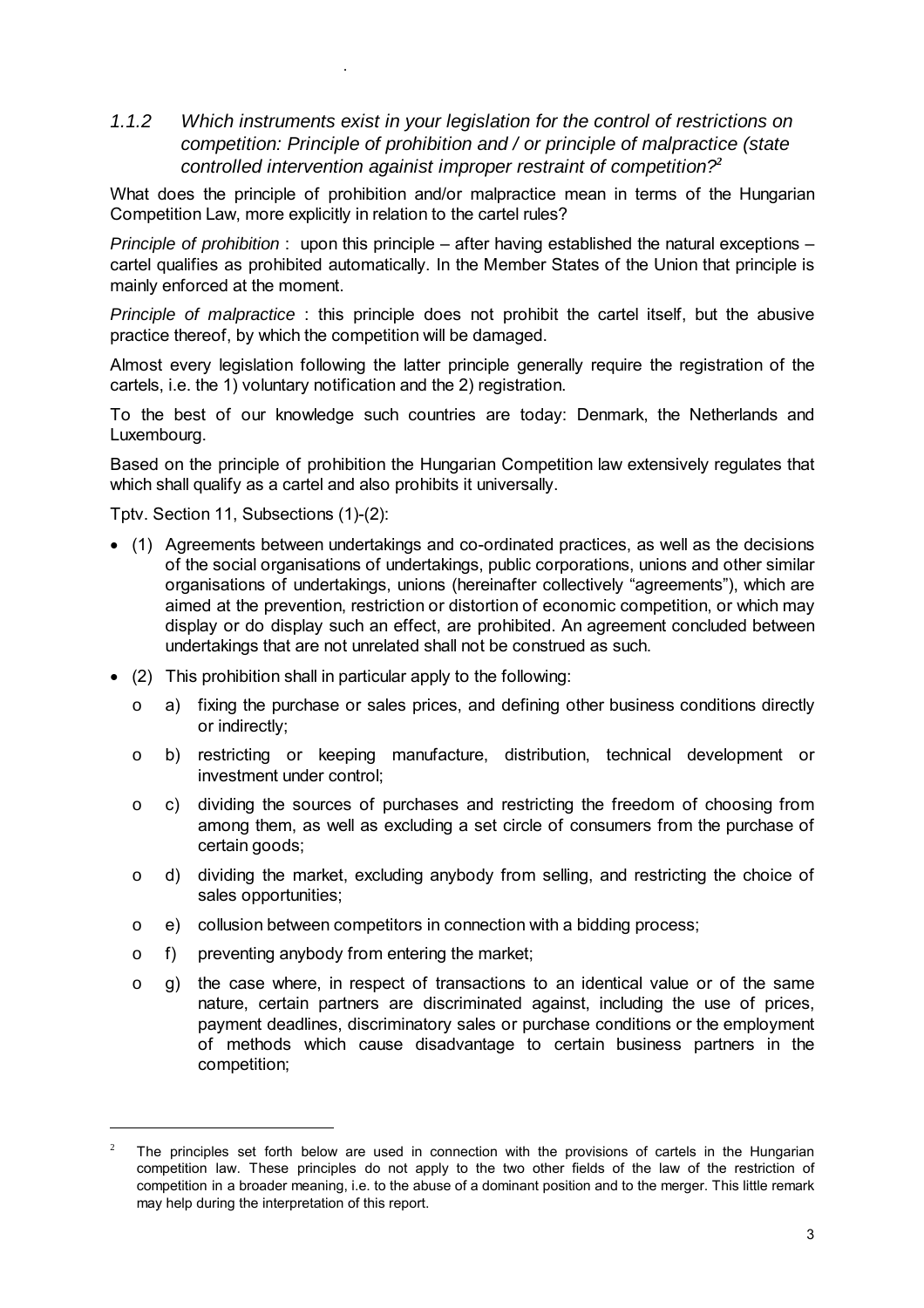- o h) rendering the conclusion of a contract dependent upon the assumption of obligations which, due to their nature or with regard to the usual contractual practice, do not form part of the subject of the contract.
- *1.1.3) Does your legislation contain provision for notifying or registering restrains of competition? – Please indicate the cases , relevant for the agro-business, in which the principle of prohibition respectively the principle of prohibition respectively the principle of malpractice is applicable and which restrains of competition have to be notified or registered.*

The Hungarian cartel law, as such does not contain these legal institutions, however they can be found in the law of the restriction of competition used in a broader meaning. Namely there is a compulsory authorisation by the merger, as well as a notification required in the cartel law.

- 1. Merger (concentration of companies): **Tptv.** Section 24 Subsection (1) (See more: Section 23, Subsections (1)-(3), Section 14, Subsections (1)-(2.))
- 2. Concern law (Act on the Business Associations)
- 3. Which sanctions are provided for illegal restrains of competition and malpractice ( ban for restraint of competition; instructions for price regulation by governmental agency? Imposed fine by governmental agency; penal sanctions? Invalidity of restraint of competitions; compensations and/or injunctive relief by private persons or associations?

Legal consequences of cartel are laid down by two acts: **Ptk**.(Civil Code) and the **Tptv.** 

- 3.1 Nullity: its critera are stipulated in the Civil Code. This a typical civil law consequence.
- 3.2 Legal consequences of the prohibition of cartel are established in resolutions adopted by the Office of Economic Competition (as a budgetary agency). The Office :
	- o may declare a conduct illegal,

.

- o may order the termination of any illegal conduct,
- o may prohibit the continuation of any illegal conduct,
- o may impose a fine for any violation of the provisions and/or
- o may prescribe certain obligations in connection with illegal conduct.

### *1.1.4) Does your legislation differentiate between horizontal and vertical restrains if competition?* <sup>3</sup>

Yes, it does. The **Tptv**. (the Hungarian Competition Act) has introduced a general anti-trust provision, which also applies to the vertical cartels, while in the system of block exemptions the vertical cartels are exempted from the scope of the anti-trust law.

# *1.1.5) Are there any exceptions or exemptions to illegality of horizontal and vertical restrains of competition?*

As it can be seen above there are exceptions and circumstances of exemption.

Exceptions can be classified into three groups:

• 1. Exceptions conferred by law:

 $\overline{a}$ 

- o bagatell cartel (Tptv. Sections 13-14),
- o an agreement concluded between undertakings that are not unrelated (Tptv. Section 11, Subsection (1), last sentence, Section 15, Subsection (1)).

<sup>3</sup> Similar to the Question 1.2. the answer is confined to the cartel.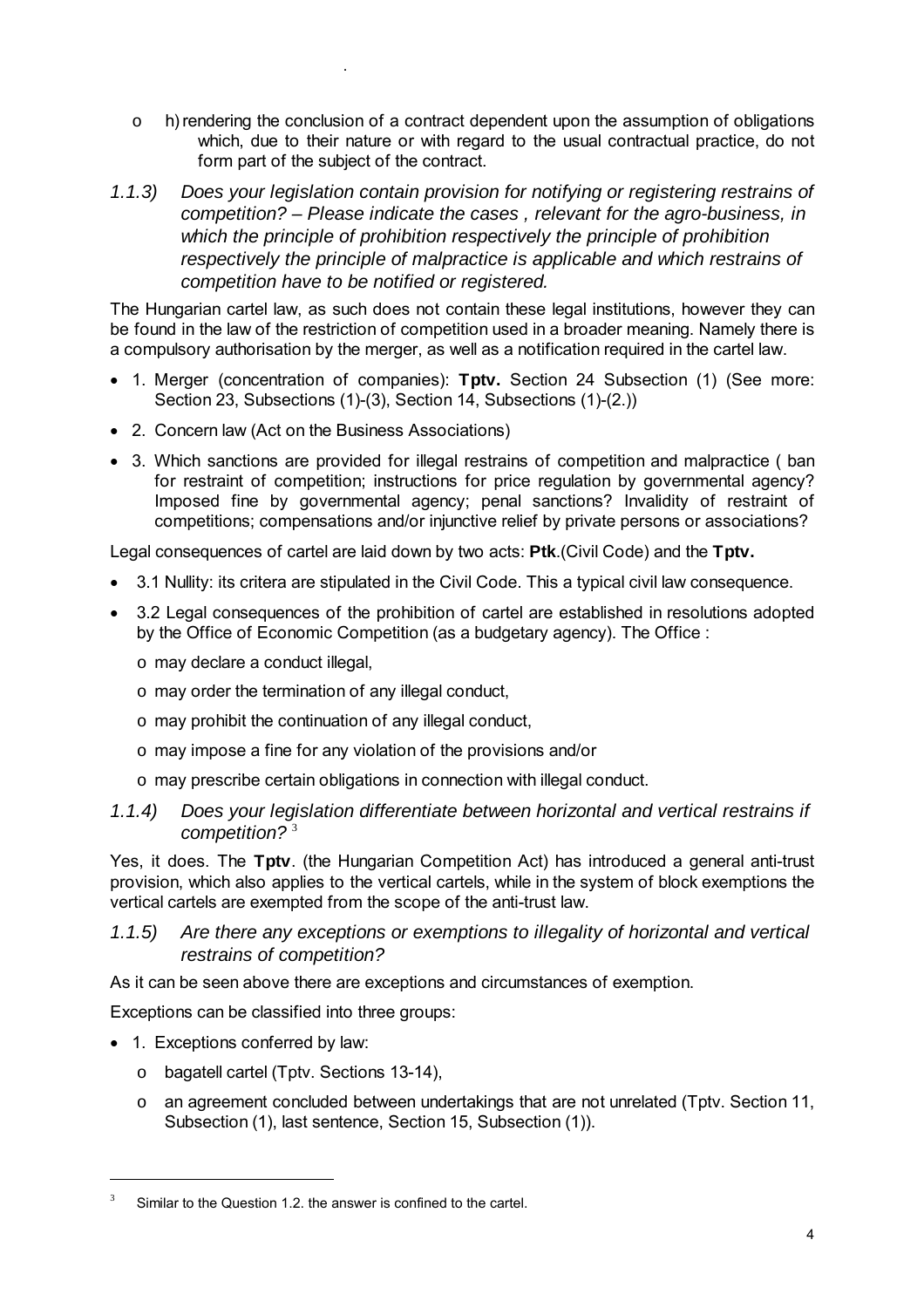- 2. Governmental decrees of block exemption ( Tptv. Sections 16-16/A and the relating decrees: 50/1997., 247/1997.,84-85-86/1999.,53-54-55/2002.)
- 3. Exemption upon an individual application by the Office of Economic Competition (Tptv. Sections 17-20.)
- *1.1.6) Are there any rules concerning recommendations (e.g. price recommendations)?*
- Act LXXXVII of 1990 on Pricing (see Section 1, Subsection (2))
- Act LVIII of 1997 on Business Advertising Activity
- Decrees of Block Exemption (see listed under question 5)
- Act CXLIV of 1997 on Business Associations

.

- Act XVI of 2003 on Agricultural Market Rules
- Act CII of 1994 on Local Appellation Council
- Decrees of Subvention (e.g.:No. 26/2003.(III.11.) of the Minister of Agriculture)

*1.1.7) Are there special provisions concerning abuse of dominant market position?* 

Yes, there are. See the following provisions of the Competition Act (**Tptv**.Chapter V.)

*Chapter V* 

*Prohibition of Abuse of Dominant Position* 

*Section 21* 

*It is prohibited to abuse dominant position, in particular:* 

*a) to establish purchase or sales prices unfairly in business relations, including the case of the use of general contractual conditions, or to stipulate unjustified advantages in another manner, or to force the acceptance of disadvantageous terms and conditions on another party;* 

*b) to restrict production, distribution or technical development to the detriment of the consumers;* 

*c) to refuse to establish or maintain business relations adequate for the nature of the transaction without any justification;* 

*d) to influence the other party's economic decisions for the purpose of gaining unjustified advantages;* 

*e) to withdraw goods from general circulation or to withhold goods without justification prior to price rises or for the purpose of causing prices to rise, or in a way otherwise capable of securing unjustified advantages or causing a disadvantage in competition;* 

f) to render the supply and acceptance of goods dependent upon the supply or acceptance of *other goods, or to render the conclusion of a contract dependent upon the assumption of obligations which, due to their nature, or with regard to the usual contractual practice, do not form part of the subject of the contract;* 

*g) in the case of transactions to an identical value or of the same nature, to discriminate against certain business partners without justification, including the use of prices, payment deadlines, discriminatory sales or purchase conditions and the employment of methods which cause disadvantage to certain business partners in the competition;* 

*h) to force competitors off the market concerned, or to use overly low prices based not upon greater efficiency compared with the competitors which are capable of preventing competitors from entering the market;* 

*i) to hinder competitors from entering the market in any other unjustified manner; or*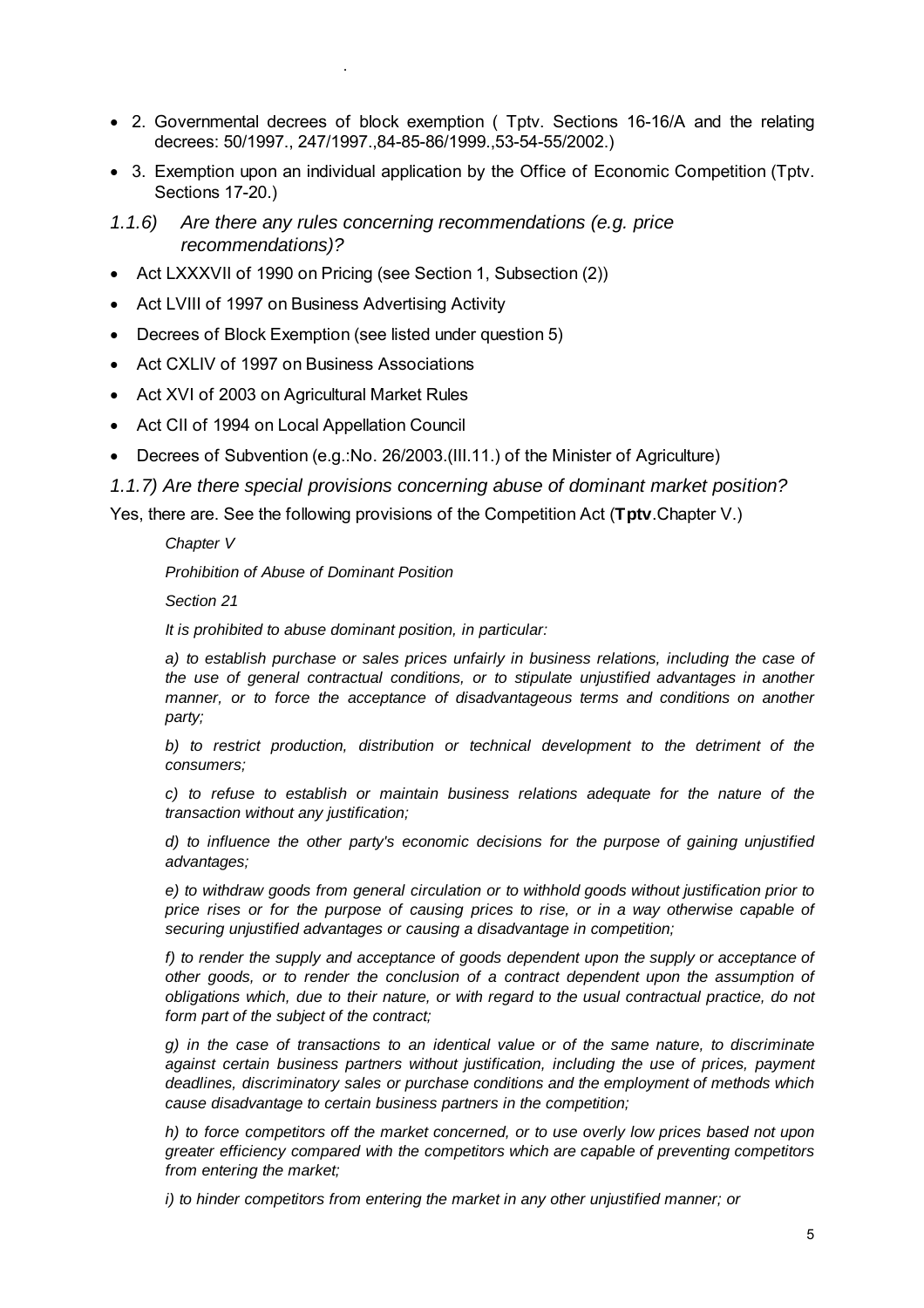*j) to create an undue disadvantageous market situation for the competitors or to influence their economic decisions for the purpose of gaining unjustified benefits.* 

*Section 22* 

.

*(1) Dominant position shall mean when an undertaking is in a position to conduct its economic activities in a given market in a manner largely independent of others, without having to consider the market behavior of its competitors, suppliers, buyers or other business partners in so far as to eliminate effective competition.* 

*(2) The following shall, in particular, be examined in assessing dominant position:* 

*a) the costs and risks entailed by entry into the market concerned and exit therefrom, and the realization of the technical, economic or legal conditions that it requires;* 

*b) the assets, financial strength and revenue situation of the undertaking, and/or the development thereof;* 

*c) the structure of the market concerned, the ratios of market shares, the conduct of the participants of the market, and the economic influence exercised by the undertaking over the development of the market.* 

*(3) A single undertaking or several undertakings together can be in an dominant position.*

### *1.1.8) Are there any rules referring to discriminatory measures or obstructive competition practices?*

Yes, there are plenty of these rules throughout the whole Competition Act. (In connection with the law of limitation of competition see answers under questions 2,7,9.)

### *1.1.9 Are there any rules concerning mergers of companies ( e.g. mergers of co-operatives)?*

Yes, there is. The whole chapter VI of Act LVII of 1997 (**Tptv**.) is concerned with this issue.

*Chapter VI* 

*Controlling the Interlocking of Undertakings* 

*Section 23* 

*(1) Undertakings become interlocked (concentrated) if* 

*a) two or more previously independent (unrelated) companies merge, or one merges into another, or a part of an undertaking becomes a part of another undertaking which is independent of the first undertaking,* 

*b) where one or more undertakings acquire direct or indirect control of the whole or parts of one or more other, previously independent undertakings, or* 

*c) several independent (unrelated) undertakings jointly set up an undertaking to be controlled by them in which they unite their identical or complementary activities pursued earlier, provided that this does not qualify as an agreement restricting competition as defined in Section 11.* 

*(2) For the purposes of this Act, one or more undertakings acting jointly shall be deemed to have direct control if* 

*a) it holds over fifty per cent of the shares, stocks or voting rights in the controlled undertaking, or* 

*b) has the power to designate, appoint or dismiss the majority of the executive officers of the other undertaking, or* 

*c) has the power, by contract, to assert major influence over the decisions of the other undertaking, or* 

*d) acquires the ability to assert major influence over the decisions of the other undertaking.*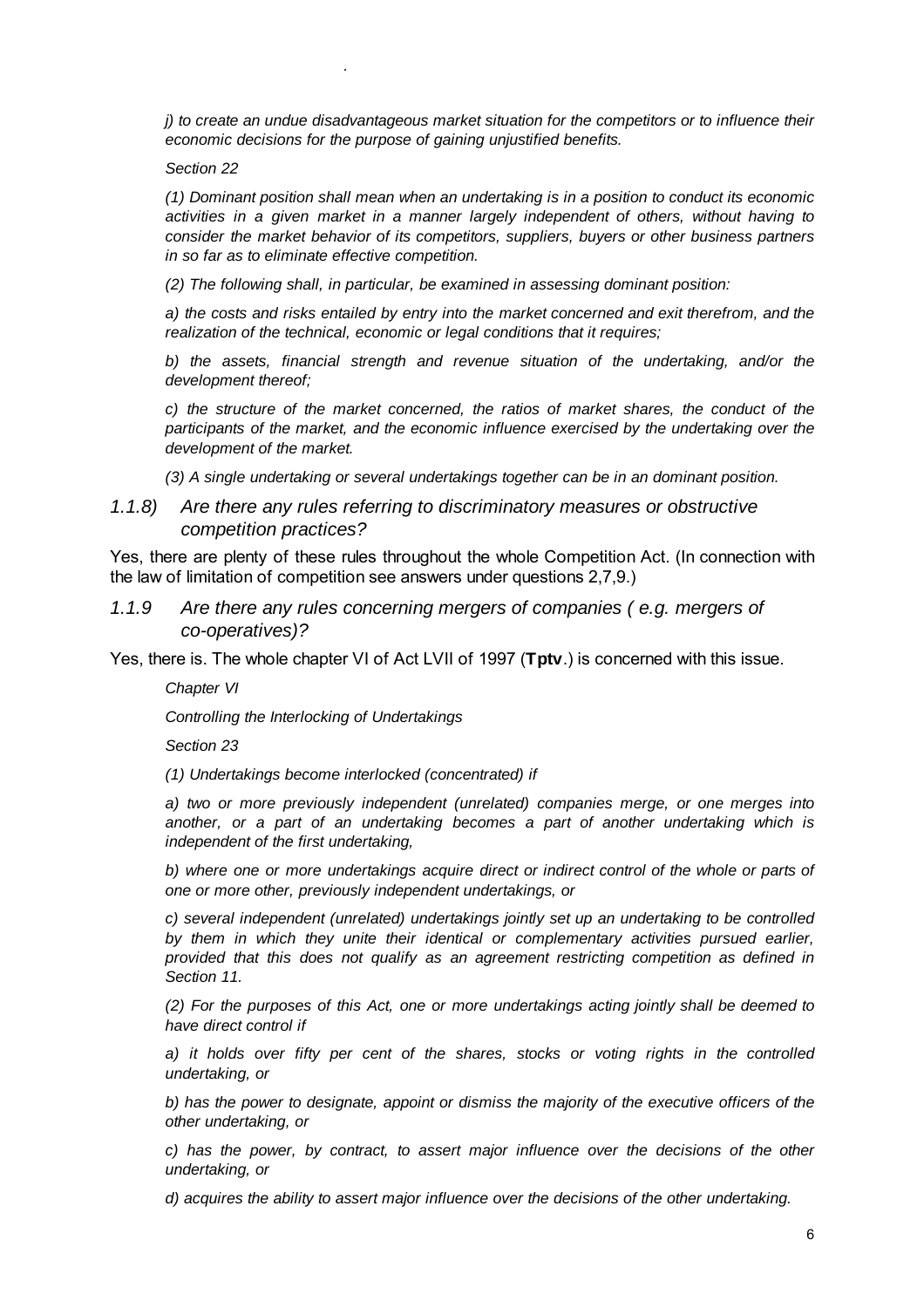*(3) For the purposes of this Act, an undertaking shall be deemed to have indirect control over another undertaking when the latter is controlled, whether independently or jointly, by one or more undertakings under the control of the former.* 

*(4) The activities of a liquidator or receiver shall not be considered as control.* 

*(5) For the purposes of this Act, 'business unit' shall mean the assets or rights, including clients and customers, that, if acquired, enable the acquiring undertaking to enter a market by itself or together with the assets and rights at its disposal.* 

#### *Section 24*

.

*(1) Authorization from the Office of Economic Competition shall be required for any interlocking directorates of undertakings if the combined net sales revenue of the undertakings involved (Section 26) in the previous financial year exceeded HUF ten (10) billion and* 

*a) the previous year's net sales revenue of the business unit, the merging or the acquired undertaking or - in respect of fusion - of at least two of the undertakings directly involved [Subsection (2) of Section 26] - together with the indirect participants that are affiliated with the undertaking [Subsection (3) of Section 26] -is in excess of HUF five hundred (500) million, or* 

*b) together with the previous year's net sales revenue of the business unit, calculated as per paragraph a) the merging or the acquired undertaking or of the directly involved undertakings*  with net sales revenue below HUF five hundred (500) million, the merging or acquiring *undertaking or undertakings with interlocking directorates with net sales revenue in excess of HUF five hundred (500) million and their affiliated direct participants [Subsection (3) of Section 26] have established interlocking directorates with an undertaking within the two preceding years for a combined total of net sales revenue in excess of HUF five hundred (500) million.* 

*(2) For credit institutions with interlocking directorates, ten (10) percent of the balance sheet total shall be taken into account instead of the net sales revenue. For insurance companies with interlocking directorates, the value of the secured (contracted) gross insurance premiums shall be taken into account instead of the net sales revenue. For investment firms and funds with interlocking directorates, the revenue from investment services and membership fees, respectively, shall be taken into account.* 

#### *Section 25*

*The temporary (not to exceed one year) acquisition of control or assets by an insurance company, credit institution, financial holding company, mixed-activity holding company,*  investment firm or property management organization shall not be deemed interlocking *directorates, if such acquisition is made in preparation of resale, and if control is not exercised, or it is limited to an extent that is absolutely necessary. The Office of Economic Competition may authorize the extension of said one-year period if the undertaking in question provides proof that alienation could not be accomplished within one year.* 

#### *Section 26*

*(1) The undertakings concerned are the undertakings involved directly and indirectly in the interlocking.* 

*(2) Direct participants are the ones between whom the interlocking takes place.* 

*(3) Indirect participants are those* 

*who are controlled by a direct participant as defined in Subsection (2) or (3) of* 

*Section 23;* 

*b) who control a direct participant as defined in paragraph a);* 

*c) who are controlled by an indirect participant as defined in paragraph b), in addition to a direct participant, in accordance with paragraph a);*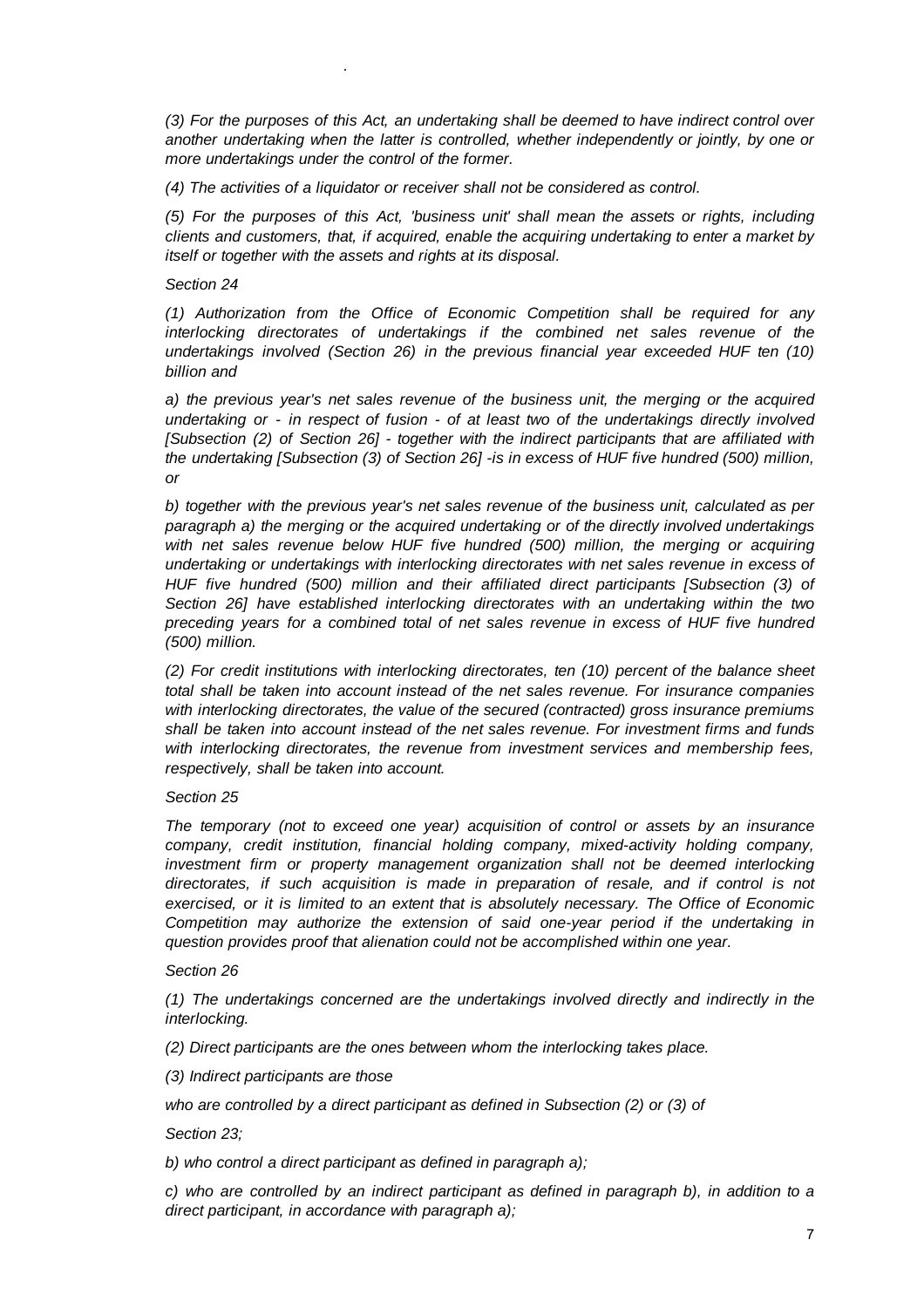*d) who are controlled by two or more participants jointly, regardless of whether they are direct participants or indirect participants as listed in paragraphs a) to c).* 

*(4) In the course of determining the circle of direct participants, those whose right of control expires as a result of the interlocking shall be disregarded.* 

#### *Section 27*

.

*(1) For the purposes of Subsections (1) of Section 24, in the course of calculating the net sales revenues, the turnover between the undertakings concerned (Section 26) or between the parts thereof shall be disregarded.* 

*(2) In the course of calculating the net sales revenues of (non-resident) undertakings whose corporate domicile is abroad, the net sales revenues generated in the previous business year from the goods sold in the territory of the Republic of Hungary shall be taken into account.* 

*(3) In calculating the net sales revenues of the undertakings concerned, majority owned by the State or by local governments, that undertaking comprising an economic unit shall be taken into account which has an independent right of decision-making in respect of defining its market attitude.* 

*(4) In respect of the alienation of business units, the net revenue received by the undertaking from the utilization of assets and rights shall be taken into consideration.* 

#### *Section 28*

*(1) In the case of merger or fusion, the direct participant or, in all other cases, the party acquiring the business unit or direct control must - as prescribed under Section 24 - apply for authorization for interlocking directorates.* 

*(2) The application for permission shall be submitted within thirty (30) days reckoned from the earliest of the following dates: the publication of the public invitation to tender, the conclusion of the contract or the acquisition of the right of control.* 

*(3) In the case of the interlocking of credit institutions as well as of insurance companies, the application for permission shall be submitted to the Office of Economic Competition at the same date as the application for the permit of the supervisory agency defined in a separate legal rule.* 

#### *Section 29*

*The permission of the Office of Economic Competition is required for the conclusion of a contract resulting in an interlocking as defined in Section 24.* 

#### *Section 30*

*(1) When assessing an application for permission, the advantages and disadvantages resulting from the interlocking shall be assessed. In the course of this, the following shall be examined in particular:* 

*a) the structure of the markets concerned; the existing or potential competition, the purchase and sales opportunities on the markets concerned; the costs and risks, as well as the technical, economic and legal conditions, of entry into the market and exit therefrom; the expected effect of the interlocking upon the competition on the markets concerned;* 

*b) the market situation and strategy of the undertakings concerned, their economic and financial capability, their business attitude, their competitiveness on domestic and foreign markets, and any expected changes therein;* 

*c) the effect of the interlocking upon the suppliers, the intermediate and final consumers.* 

*(2) The Office of Economic Competition may not refuse to grant authorization if, with regard to the contents of Subsection (1), the interlocking directorates do not create or intensify dominant position in so far as to prevent the development, maintenance or expansion of effective competition in the given market (Section 14) or in a considerable fraction thereof.*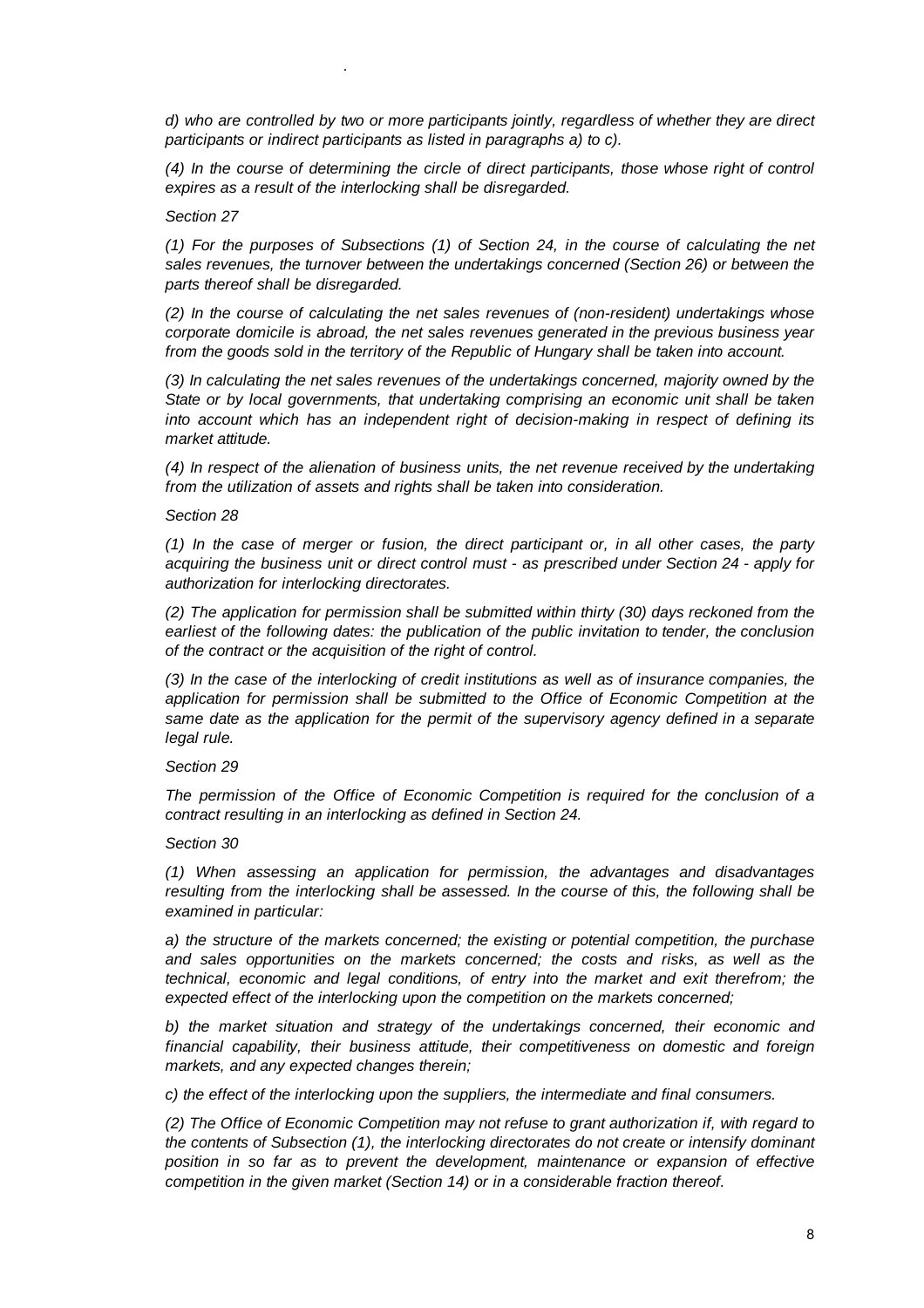*(3) In the interest of reducing the disadvantageous effects of interlocking directorates, the Office of Economic Competition may make its authorization contingent upon prior or subsequent conditions; certain obligations, such as having to alienate certain business units or other assets within a prescribed deadline; or termination of control over an undertaking that is indirectly involved.* 

*(4) If authorization is granted as contingent on any prior condition, it shall become operative once the condition has been satisfied. An authorization contingent on any subsequent condition shall become operative when it is granted; however, it shall be cancelled if the condition is not satisfied.* 

*(5) The scope of authorization granted for interlocking directorates shall include the restrictive market practices necessary for carrying out such interlocking directorates.* 

*Section 31* 

.

*If, in the course of a competition control procedure, it is established that unauthorized interlocking directorates (which, according to Section 24, require authorization) could not have*  been authorized, the Office of Economic Competition, in order to restore effective *competition, may prescribe the separation or alienation of the merged undertakings or assets and business units; termination of joint control; or some other obligation, and it shall set an appropriate deadline for doing so.* 

*Section 32* 

*(1) The Office of Economic Competition shall withdraw its decision passed on the basis of Section 30, if* 

*a) granting of the permission in a decision not reviewed by the court is based upon the misleading communication of a fact important from the respect of making the decision, or* 

*b) the obliged undertaking has failed to perform any of the obligations stipulated in the decision.* 

*(2) The Office of Economic Competition may amend its decisions passed on the basis of Section 30 if the obligor has failed to perform any of the obligations or is unable to satisfy any of the conditions laid down in the decision for reasons beyond his control.* 

*1.1.10) Are Competition Law based decisions of governmental agancies or courts solely focused on aspects of competitions, or do they equally account aspects of economic and social policy?* 

Decision-making bodies clearly put the emphasis on the aspects of competition.

- Tptv. Section 17, Subsection (1)
- Agreements or planned agreements shall be exempted from the prohibition declared by Article 11 on individual application by the decision of the Hungarian competition authority, provided that
- they contribute to a more reasonable organisation of production or distribution, the promotion of technical or economic progress, or the improvement of competitiveness or of the protection of the environment;
- they allow consumers a fair share of the resulting benefit:
- the concomitant restriction or exclusion of competition does not exceed the extent necessary to attain economically justified common goals;
- they do not create the possibility of excluding competition in respect of a substantial part of the products concerned.
- Tptv. Section 22, Subsection (2)
- (2) The following shall, in particular, be examined in assessing dominant position: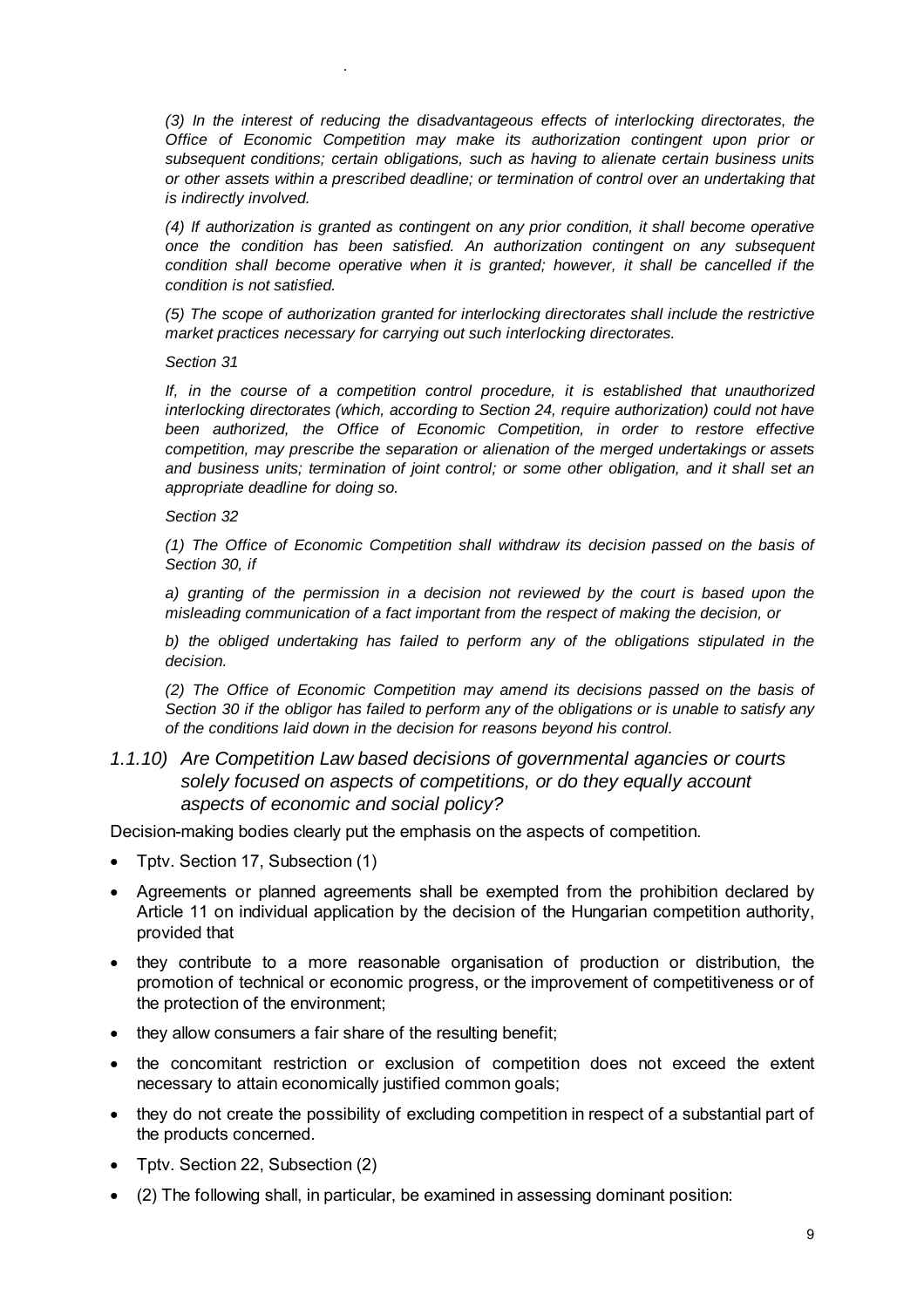- a) the costs and risks entailed by entry into the market concerned and exit therefrom, and the realisation of the technical, economic or legal conditions that it requires;
- b) the assets, financial strength and revenue situation of the undertaking, and/or the development thereof;
- c) the structure of the market concerned, the ratios of market shares, the conduct of the participants of the market, and the economic influence exercised by the undertaking over the development of the market.
- (3) A single undertaking or several undertakings together can be in an dominant position.
- Tptv. Section 30, subsections (1)-(2).

.

- (1) When assessing an application for permission, the advantages and disadvantages resulting from the interlocking shall be assessed. In the course of this, the following shall be examined in particular:
	- a) the structure of the markets concerned; the existing or potential competition, the purchase and sales opportunities on the markets concerned; the costs and risks, as well as the technical, economic and legal conditions, of entry into the market and exit therefrom; the expected effect of the interlocking upon the competition on the markets concerned;
	- b) the market situation and strategy of the undertakings concerned, their economic and financial capability, their business attitude, their competitiveness on domestic and foreign markets, and any expected changes therein;
	- c) the effect of the interlocking upon the suppliers, the intermediate and final consumers.
- (2) The Office of Economic Competition may not refuse to grant authorization if, with regard to the contents of Subsection (1), the interlocking directorates do not create or intensify dominant position in so far as to prevent the development, maintenance or expansion of effective competition in the given market (Section 14) or in a considerable fraction thereof.

# **1.2) Special provisions for agriculture in Competition Law?**

*Pre remark*: Competition Law has two possible functions in the agriculture sector. On the one hand Competition Law can broaden the possibilties of farmers comparision to commercial companies. On the other hand farmers can protected by the Competition Law in a special way.

# *1.2.1) Extension of farmers possibilties due to Competition Law?*

### *a) Does your legislation contain special provisions for farmers or general provisions, which also farmers can invoke?*

The relevant legal regulation for farmers determines only the framework of the production and does not contain any particular rules of competition since the scope of the **Tptv**. also applies to the agriculture. Particular rules of competition arrived at the Hungarian legal system as a result of the re-regulation of the Act on the agricultural market rules (**Act XVI of 2003).**

### *b) If yes, to which business and products are these special provisions applied?*

Special rules apply to the viniculture, the activities of forestry, hunting and fishing. Though a few of these statutory instruments have competition law effects, they still not qualify as laws of competition.

### *c) Are there exceptions for horizontal restrains of competition in agro-sector?*

In the Hungarian national law doesn't contain special competition rules in agro-sector. The any exceptions we are mentioned in the A/I.5 point.

# *d) Does your legislation feature special provisions for co-operative producer organisations?*

In respect to producers' organisations (associations) particular rules are laid down in the **Act CXLI of 2000** on the new co-operatives. However, these rules are of corporate law nature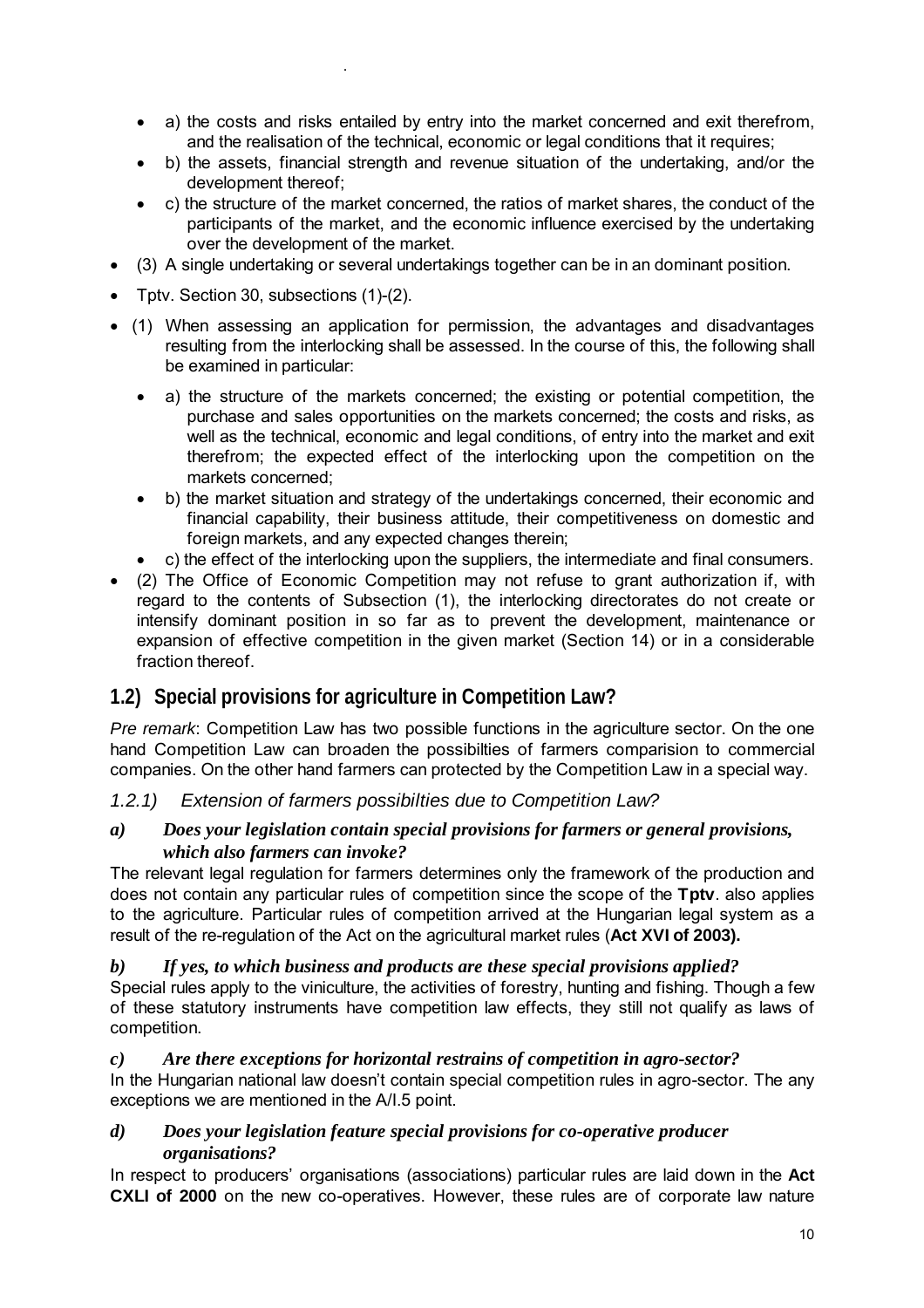rather than of competition law. In case of the dissolution without succession of co-operatives the association of co-operatives inherits the assets which can not be distributed, provided that there is no other co-operative whose objectives are corresponding to the educational, cultural and social objectives specified by the former co-operative.

# *e) Are there any special provisions for co-operatives in the forest sector?*

Since 1994 one special association has operated in the Hungarian forestry sector, the socalled "forest management association". This organisation integrates forest farmers whose land does not reach the 1500 square meter limit, therefore it is not suitable for an individual forest management. Should two-third of the proprietors initiate the foundation of such organisation on a given territory, the rest one-third automatically becomes the membership.

*f) Are there exceptions for vertical restraints of competition in the agro-sector?*  We are rather acquainted with horizontal limits of competition.

*g) Does your legislation accept organisation for special branches of trade (Organisations of producing, processing and marketing business of same agricultural product) and if yes, which practical impact has such a declaration in your country?* 

There are such organisations, but their activity does not fall directly within the scope of the restriction of competition. Namely in the gardening sector and in other producing sectors the competent minister may recognise an organisation as a Marketing Organisation of Producers (Termelői Értékesítő Szervezet) or a Producers' Group irrespective of their legal form. In the first year of their activity this is only a provisional recognition, but in case the income of such organisations reaches 150 million forints they are entitled to the permanent qualification. Up to 150 million forints 20 % of their actually confirmed income and additional 6% of their revenue above 150 million they receive as a state subsidy, which must be used for purchasing instruments needed for the cultivation.

### *h) Does your legislation know special provisions concerning leasing agreements for contacts in the area of plant breeding and seed?*

We are not familiar with it.

.

*i) Does your legislation feature the possibility of declaring horizontal or vertical restraints of competition by organisations and associations as generally binding? If yes, which practical impact has such a declaration your country?* 

Does not, since the principle of prohibition applies to cartels in Hungary. (See 1.12.)

*j) Are there any restrictions on exemptions for the agro-sector by supervisory body combating the abuse of exemptions?* 

Does not.

# *1.2.2) Protection of farmers by Competition law*

### *a) Does your legislation know special provisions protecting farmers from discriminatory or obstructive practices?*

Concerning this question there are two provisions of the above mentioned Act XVI of 2003 on the agricultural market rules. One of them prohibits retail chains disposing of a dominant customer power to sale their products under purchase price. The other provision requires to perform payments to producers at least in 30 days after the receipt of goods. In the interest of the discipline of payment longer terms are prohibited.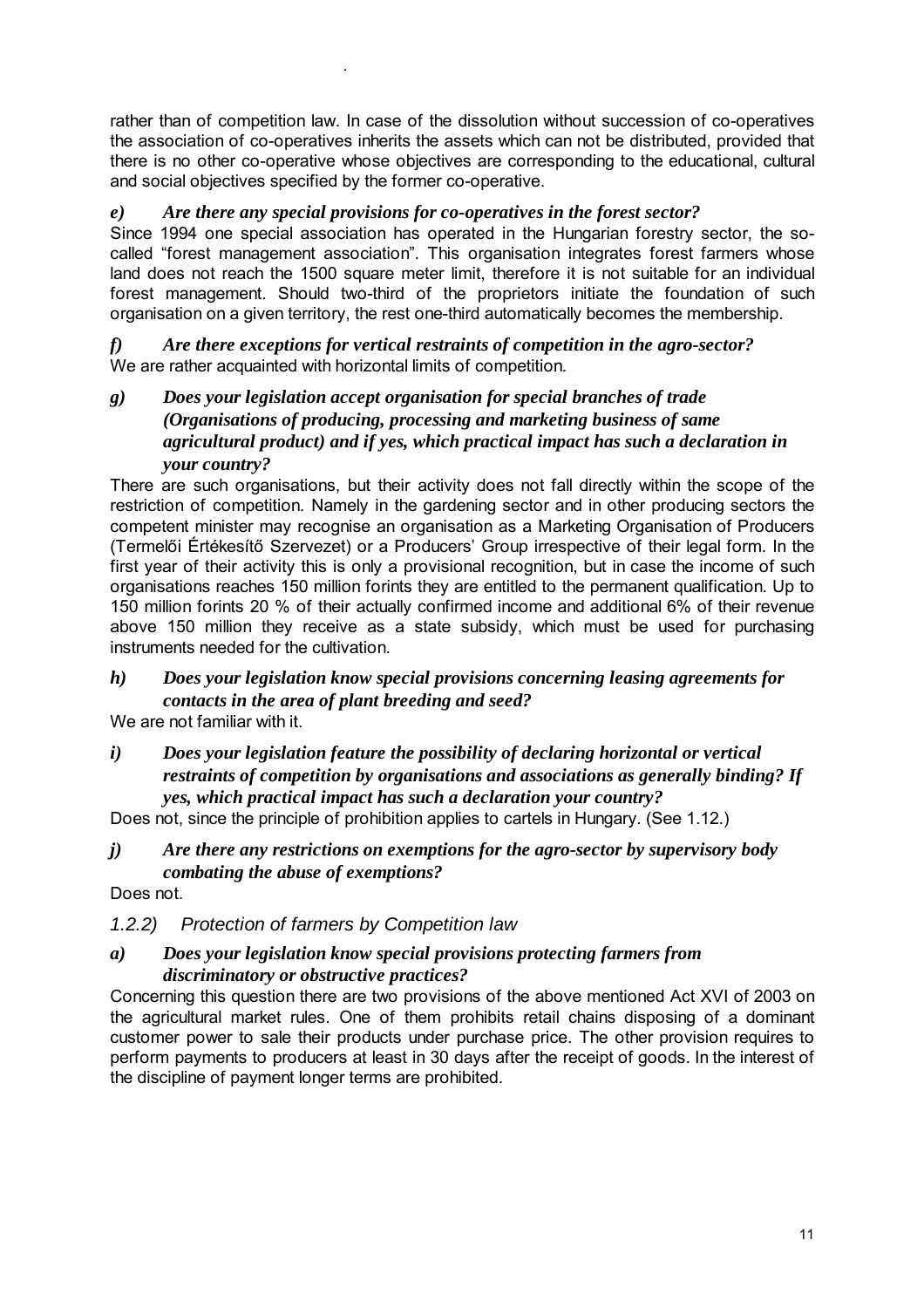# *b) If no, to what extent are farmers protected against discriminatory measures (e.g. concerning distribution of sugar quotas to producer companies) or obstructive practices ( e.g. sale of agricultural products below purchase price) by the generally applicable provisions?*

The main problem in Hungary lies in the situation that there has not been developed the practice nor the legal instruments according to which farmers shall to be provided with economical protection. Our Act on the agricultural market rules, which promises an EU-conform regulation, entered into force in 2003. According to this act the regulation of the product scales still remains in the hand of the Ministry of Agriculture and Rural Development and persons taking part in the production only have the right of the expression of opinion during the determination of their own market. It was the Office of Economic Competition itself who protested sharply the provisions of the agricultural market rules regulating the selling under prefixed purchase price.

In his view legal actions against the abuse of constumer's power will result in an unnecessary profiteering and is not an effective instrument for breaking down the dominant position of retailers' chains.

In Hungary the sugar market did not fall within the scope of the directly regulated agricultural market which controls the strategical products, therefore aquisition at a guaranteed price and quota were not be enforced. Only on the milk market exists a quota in the Western European sense, but there has not been any corrupt practice during its distribution. Examples rather can be mentioned, in connection with such practices of aquisition companies having a dominant consumer's power, e.g. no performance for the delivered goods (Civil proceedings of MIZO Pécs Rt in 2001).

# **2. National Law and EC law**

.

# **2.1) Which conflicts arose until now between EC law and your national legislation's because of supremacy of Community Law (proceedings before the European Commission or the European Court Justice) ?**

In respect to the agrarian competition law I have not met a case where proceedings were brought against a resolution of the court or of the Office of Economic Competition.

# **2.2) Has your national legislation been modified due to EC Law or will modifications become necessary in the future?**

In this regard an essential amendment is justified. The judicial harmonisation has now reached a certain level at which we are able to apply the relevant means of market of the Common Agricultural Policy. In this respect the **Act XVI of 2003 on the agricultural market rules** is regarded as only a provisional one, because after 2004 the provisions of the common market organisations will be directly effective. In relation to the competition law Hungary does not apply the clause included in the Treaty of Rome, which takes the competition rules of the agricultural sector out of the scope of the Common Trade Policy and the European Competition Law. It is not sure whether this article needs to be amended seeing that there has been an effort to approach the market rules of the Common Agricultural Policy to the competition law since 2000. As an exception to the competition rules the regulation concerning this area might remain, but there is a little chance for the harmonisation of this issue in Hungary.